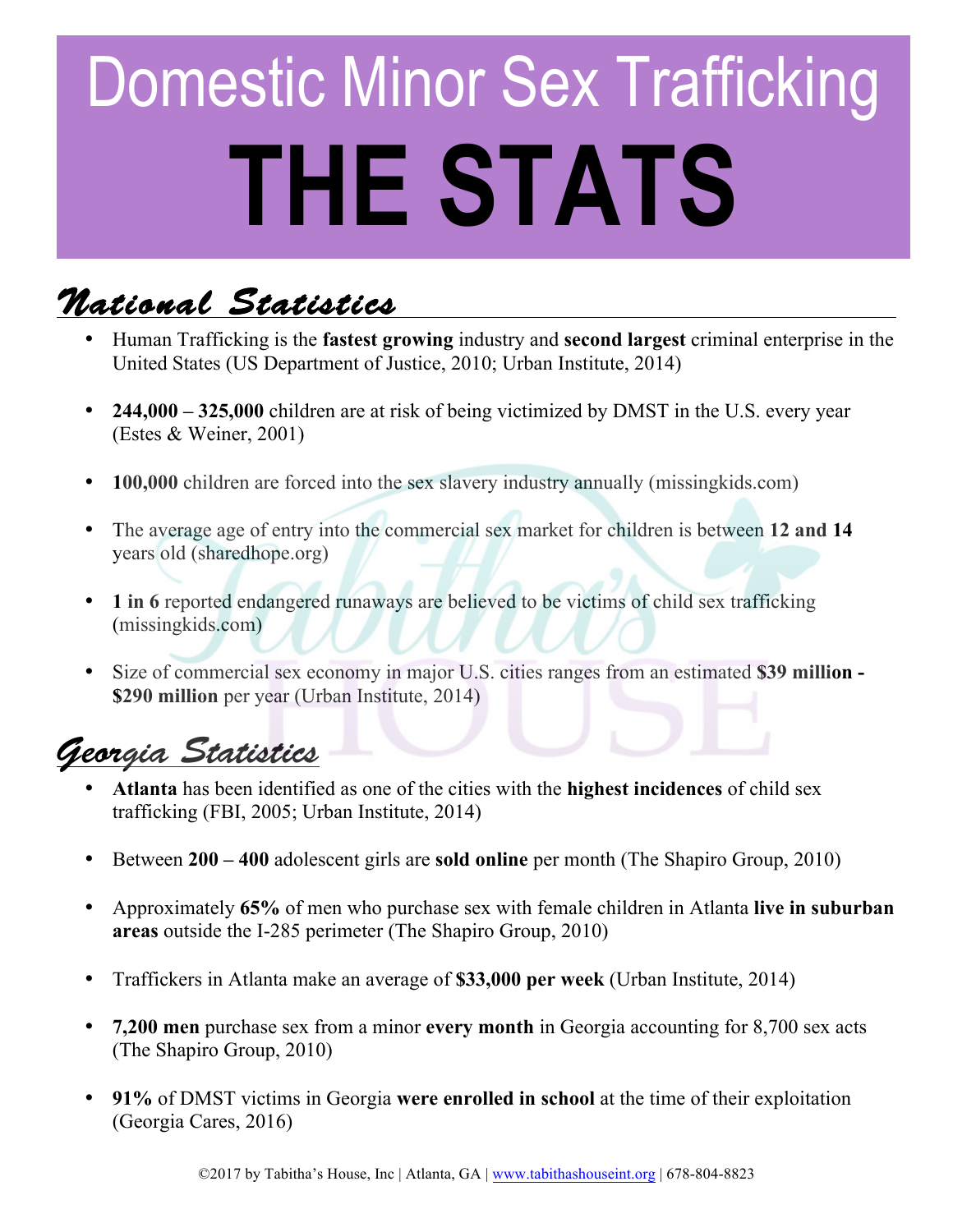# **WARNING SIGNS OF SEX TRAFFICKING**

### **WARNING SIGNS THAT AN INDIVIDUAL IS BEING TRAFFICKED:**

 $\triangleright$  History of emotional, sexual, or other physical abuse



- $\triangleright$  Signs of physical abuse such as burn marks, bruises or cuts
- $\triangleright$  Signs of current, inexplicable physical illness and/or sexually transmitted disease
- $\triangleright$  History of running away or current status as a runaway, throwaway, or castaway
- $\triangleright$  Truancy or chronic absences from class
- $\triangleright$  Drug addiction



- $\triangleright$  Overly tired in class
- $\triangleright$  Withdrawn, depressed, or distracted
- $\triangleright$  In possession of large amounts of

money or brags about making or having lots of money

- $\triangleright$  Displays expensive clothes, accessories, shoes, or other gifts
- $\triangleright$  New tattoo (Tattoos are often used by pimps as a way to brand victims. Tattoos of a name, symbol of money, or barcode could indicate trafficking.)



- $\triangleright$  Presence of older friends (male or female)
- $\triangleright$  Talks about or invites students/friends to wild parties
- $\triangleright$  Shows signs of gang affiliation (a preference for specific colors, display gang symbols)
- $\triangleright$  Inappropriate dress (tight or sexually provocative clothing, weather inappropriate, etc.)
- $\triangleright$  Development of delinquent behaviors or legal issues
- $\triangleright$  Difficulty in making or maintaining eye contact

## **PIMPS/TRAFFICKERS OFTEN EXHIBIT THE FOLLOWING BEHAVIORS OR CHARACTERISTICS:**

- $\triangleright$  Jealous, controlling, abusive, and violent
- $\triangleright$  Usually older than female companions
- $\triangleright$  Makes false commitments and promises things that seem too good to be true
- $\triangleright$  Encourage victims to engage in illegal activities to achieve their goals and dreams
- $\triangleright$  Buys expensive gifts or owns expensive items
- $\triangleright$  Is vague about his/her profession
- $\triangleright$  Pushy or demanding about sex
- $\triangleright$  Encourages inappropriate sexual behavior
- $\triangleright$  Makes the victim feel responsible for his/her financial stability. Does not assume responsibility.



Resource Center 4650 Flat Shoals Parkway Decatur, GA 30034

Administrative Offices 1400 Buford Highway, Suite R4 Sugar Hill, GA 30518

www.tabithashouseint.org

(678) 804-8823 Phone